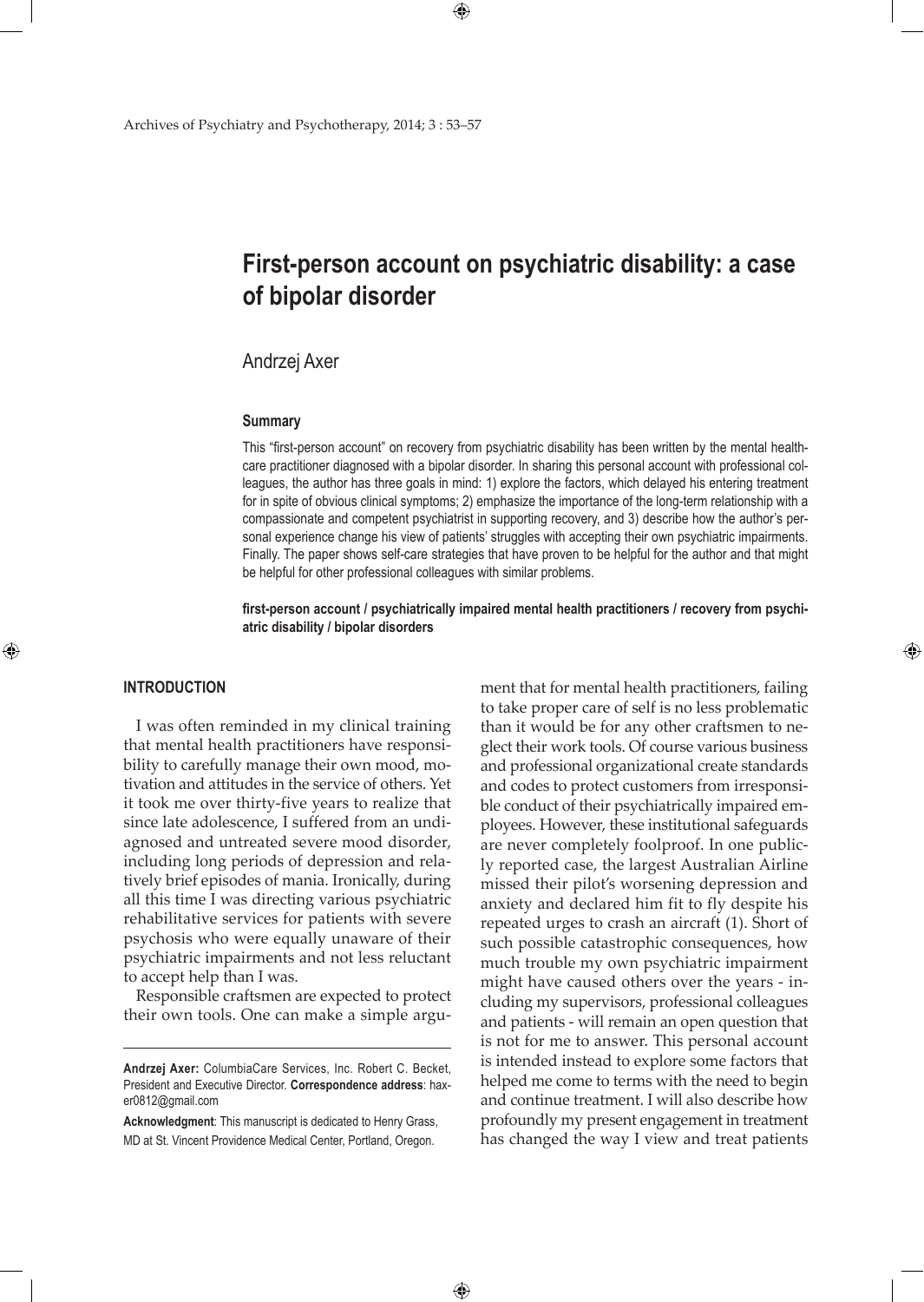⊕

who struggle with accepting heir own psychiatric disabilities. Hopefully this self-disclosure will be helpful to my professional peers who suffer from conditions similar to that which they are expected to treat. This brief paper has much more modest aims than the remarkable, emotionally charged testimony of Kay Redfield Jamison who learned to manage her disease and used her personal struggles to became a world expert on manic-depression (2). My teacher and mentor, Robert P. Liberman, Distinguished Professor of Psychiatry at UCLA School of Medicine, inspired this self-report. Throughout his highly productive and accomplished carrier, Dr. Liberman has been largely responsible for developing a field of psychiatric rehabilitation in the United State while suffering from a severe bipolar disorder. Dr. Liberman's openness and wisdom in describing his own experience with psychiatric treatment has given me the courage do overcome fear of the stigma still attached to mental illness (3).

## **Personal reasons for delaying treatment**

Living with depression for a very long time is probably not much different from experiencing a chronic physical pain. One gets used to it. Experiencing physical fatigue, sleeping too much or too little, having difficulty getting out of bed in the morning, making an extra effort to go through daily routines, losing enjoyment in recreational activities, feeling sad, having frequent doubts about self-worth, living with a generally pessimistic outlook on life: all this become life long experiences. One tends to consider these experiences as part of normal existence and unlike a physical condition which requires a medical attention. Having experienced persistent arthritis for many years following a hip injury, I was aware that my physical pain could at least be controlled to some degree by medication. When the pain became very severe, I consulted the orthopedic surgeon who strongly recommended a total hip replacement, which eliminated my suffering. In brief, going to the doctor was a logical solution. Unlike in a physical condition caused by the accident, I used to regard my depression as an existential condition and not a "brain disease." Going to a doctor to change who I was as a person seemed silly. In fact, I even ascribed a positive value in my depression. In spite of all the difficulties described before, my depression seemed to allow me to judge reality more accurately than most of people do. Because of this I would avoid disappointments resulting from the discovery that something is not as good as one believes. To me, those believing in the power of positive thinking seemed naive if not blind to the truth.

Posters of famous people with psychiatric disorders frequently displayed in mental health clinics to combat stigma of "brain disease" turned out to be paradoxically counterproductive for me. For example, a photo of my favorite political figure, Winston Churchill who might have suffered from bipolar disorder, inadvertently reassured me that habitually drinking several shots of whisky during a day and a bottle of champagne before going to bed each did not diminish his greatness as a world class politician. In all honesty (without blaming Churchill for being a poor role model) I have learned since my late adolescence, that that drinking moderate amount of alcohol made me happier, at least in the short run.

Of the all factors preventing me from running out of gas and seeking professional help, my work was the most important. It required from me discipline and provided structure and sense of purpose. Developing rehabilitative services in a small locked facility for the severely mentally was an innovation in Oregon in mid 90s and it received favorable attention from my supervisors and state officials. However, the greatest satisfaction came from my own employees who awarded me a plague for my heart-felt commitment to patient care.

It is worth mentioning that a slow pace of change typical in long-term residential treatment facilities was probably well suited to my usually low energy level. This balance was occasionally interrupted by bouts of increased energy, which resulted in sudden urges to make drastic organizational improvements accompanied by impatience and a burning desire to do work that was usually assigned to other employees. I was unable to notice during these manic states that my employees were becoming increasingly irritated with me. I also ignored those who at-

Archives of Psychiatry and Psychotherapy, 2014; 3 : 53–57

 $\bigoplus$ 

⊕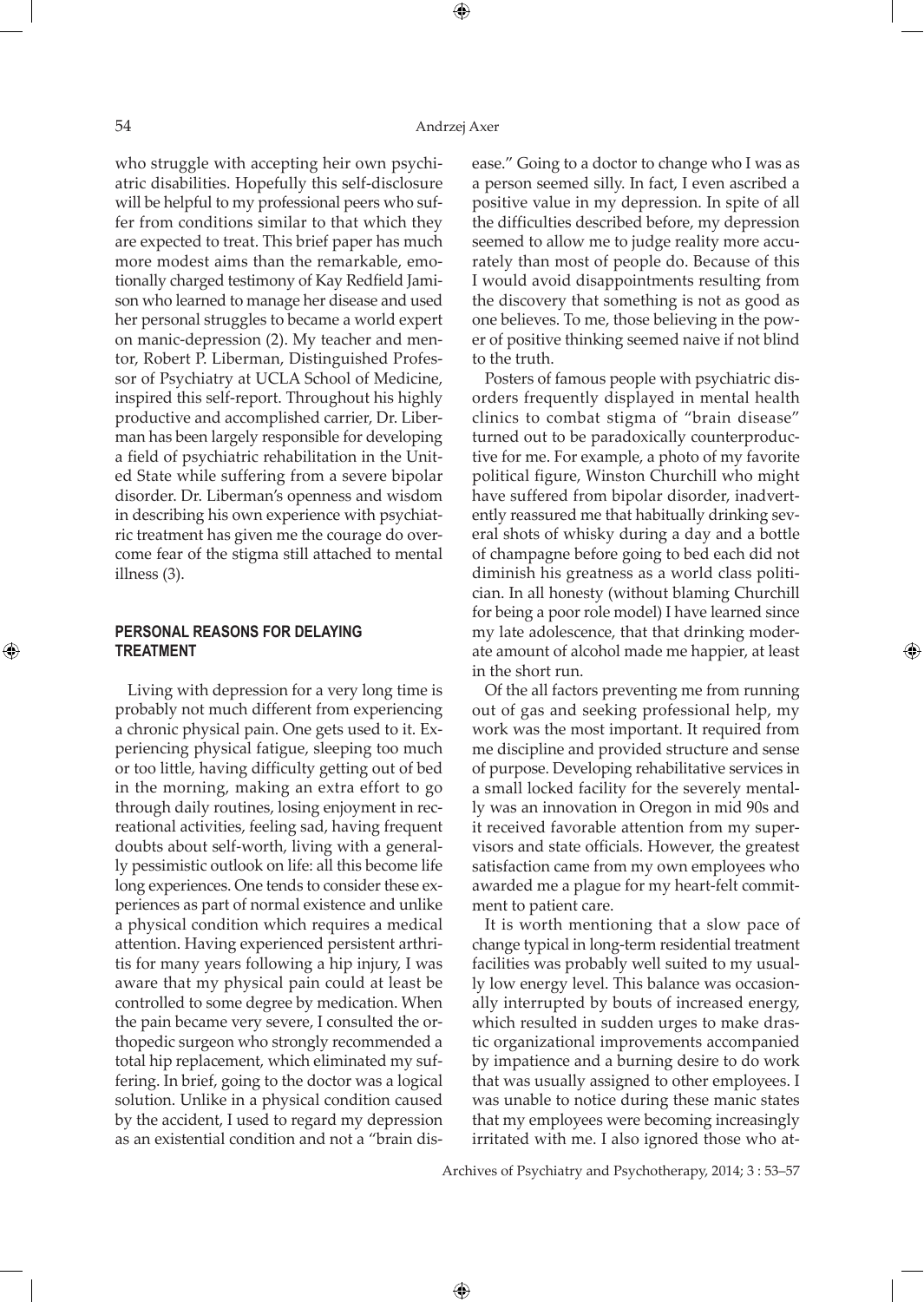tempted to bring to their supervisor's attention that that I was not acting as my normal self. Just like it is impossible to quickly stop a locomotive running at full speed, it was equally impossible for someone like me, temporarily relived from painful depression, to realize that he was acting strange.

Riding the wave of these unrealistic feelings of self-confidence or excessive optimism inappropriate to the circumstances, I received promotion to a high level position in Oregon State Hospital, which at that time was under the investigation of the US Department of Justice for allegedly providing substandard care and violating patients' safety. In this large organization with a complex bureaucratic structure, fairly demoralized personnel and the climate of a surrounded fortress, as a clinical director with no executive management experience, I attempted almost single-handedly and forcefully to implement several improvements which quickly alienated me from almost everyone, It is important to say addition to the naiveté and poor judgment, public display of an eccentric humor under grim circumstances (e.g. making references to satirical pillorying of the Austro-Hungarian bureaucracy of Kafka's Trial), finally convinced the hospital superintendent that I became a liability for the organization and for him. As a psychiatrist he expressed regret that manic behavior might have contributed to my demise.

⊕

In spite of this clear warning, I soon moved to another clinical executive position in a smaller private non-profit addiction treatment agency. Being almost completely unfamiliar with the culture of addiction treatment, I found my new responsibilities extremely challenging, particularly after almost completely loosing direct contact with patients and getting buried deep in the paperwork instead. After several months of working long hours seven days a week without ever been able to complete regular duties, I stopped sleeping completely. Fear of loosing my job and not being able to support my family was constantly on my mind. All my professional confidence was gone. I became convinced that I was at a dead-end road with no way out. It felt like complete paralysis. One day, of out of desperation, I called my long-time friend, a psychiatrist who diagnosed me over the phone as being severely depressed. It was my good fortune

that he immediately referred me to his colleague who specializes in treating psychiatrically impaired healthcare professionals. This was probably a lifesaver for me. It was not my clinical training but my life that finally convinced me that I needed help.

## **Being in treatment**

Having only one past encounter with a Gestaltoriented therapist who directed me to express my feelings about my late mother to an empty chair, I anticipated my first psychiatric appointment with lots of apprehension. This time, being almost completely unable to function, I saw no other option but to be at the mercy of an unknown professional. My first outpatient appointment with a psychiatrist, a slender soft-spoken man began from the standard examination of my symptoms. The doctor listened to me attentively and after collecting family history, concluded that I might have experiencing severe exaggeration of depression in the course of a bipolar disorder. He reviewed medications that could offer me a symptomatic relief from depression and anxiety and, at the same time, protect me from becoming manic. After explaining pros and cons of each medication, he recommended Depakote (Sodium Divalproate) and small doses of Klonopin (Clonazepam) with the understanding that alcohol would no longer be an option for me. Once this agreement was reached, the conversation switched to the external stressors related my present employment, family and financial situation. Without even the hint of judgment and in a matter-of-fact manner, the doctor acknowledged the gravity of the situation. Normalizing my distress as being reality-based not only provided me with an instant relief but also offered a glimpse of hope that I might be able to a find a way out of my difficulties. Needles to say, couple of months later, I was on my feet again and able to find a job, which was very similar to the one in which I was fairly successful in past. Six years later, I still work for the same company and recently received an award for loyal and distinguished service. After recovering from an acute episode of depression, I continue treatment with the same psychiatrist. Initially, I felt entirely dependent on his expertise but over the years our

Archives of Psychiatry and Psychotherapy, 2014; 3 : 53–57

 $\bigoplus$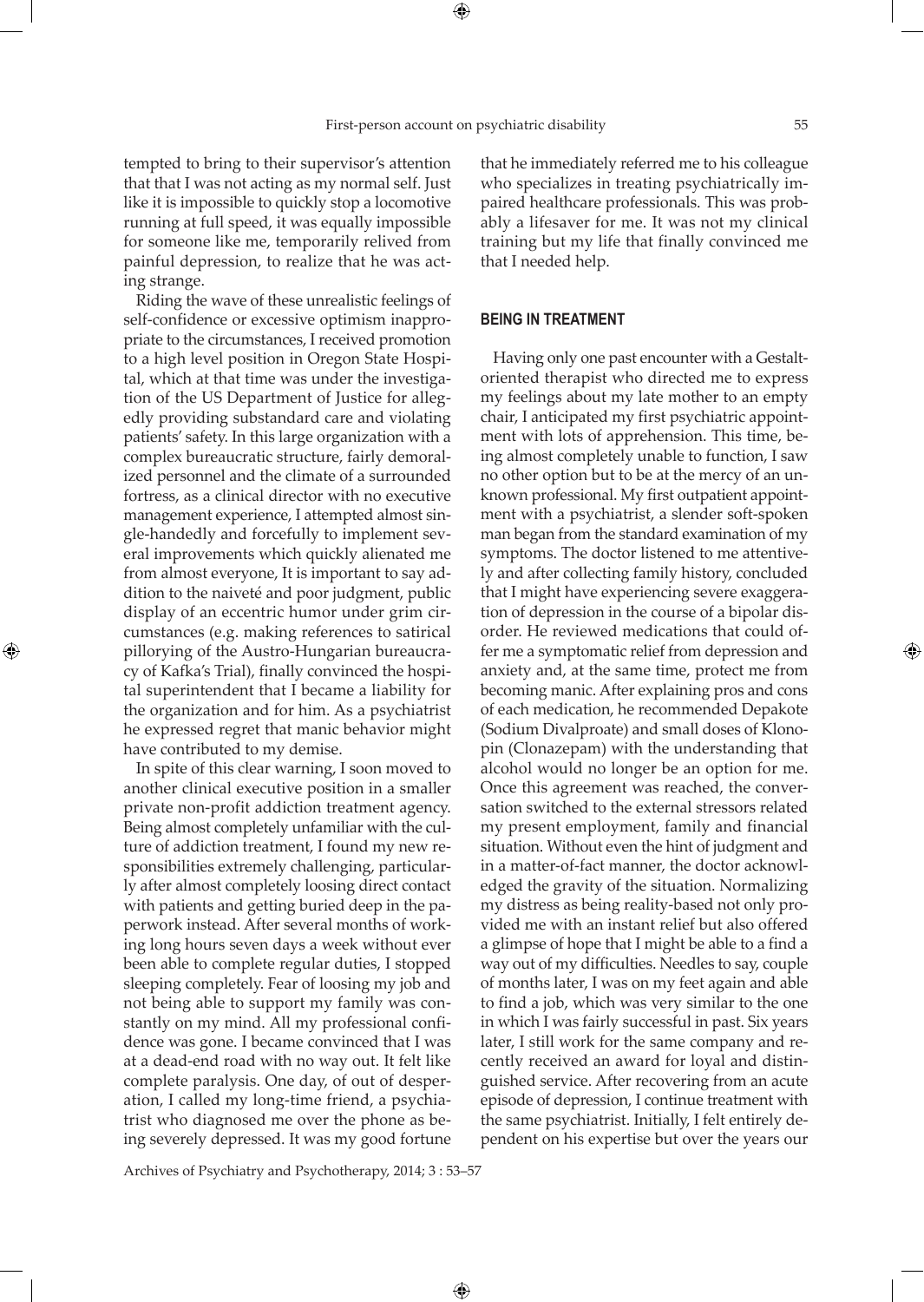⊕

relationship evolved into a more collaborative one; although I always rely on his expert opinion in making decisions affecting my health. After a long period of psychiatric stability, my medication was switched to Lamictal (Lamotragine) with almost no side effects and I no longer need to take Klonopin (Clonazepam) every day. This is not just a story of a fairly good recovery but also the testimony to the strength of a long-term relationship with a psychiatrist who besides medication management finds time and patience to talk with his patient.

#### **Lessons learned**

⊕

In my case, facing the consequences of my own actions was the most powerful motivator for change. Treatment may either accelerate or hamper this change depending on therapist's ability to instinctively respect patient's boundaries during the process. Asking a patient to do too much too soon is almost always counterproductive. Attributing treatment refusal to the illness itself is also a simplification. It may be true for persons refusing treatment due to certain symptoms like euphoria or persecutory delusions. But we all, including mental health practitioners have capacity to grossly distort our subjective experience of reality. I personally used for a very long time the same mechanism of rationalization, minimization or denial that are described in the literature as typical behaviors of people engaged in unhealthy habits who are not ready to even contemplate a possibility of change (4). In summary, it is probably more constructive to look for what we have in common as human beings with those who express extreme emotions and unusual beliefs than label them as lacking insight due to their "brain disease."

 Relinquishing control of one's life does not come easy. In my case, it was an extreme emotional distress combined with severe functional impairment, which finally forced me to finally pass control over to a professional helper. It worked great for me. It does not always work like that for everyone. Some people enter treatment on their own, other only under some sort of coercion, legal or informal. Either way, receiving treatment at the time of crisis implies that one is on longer capable of taking care of their

own affairs. The risk of self-stigmatization, not to mention public prejudice directed against people in need of psychiatric treatment can be a huge deterrent to seeking treatment.

On my path toward psychiatric stability I found out that learning about my personal and professional limitations not only took several years, and also was painful, arduous, anxiety provoking and depressing. Continuing on this path requires a trusting long-term relationship with a compassionate professional who must be assertive enough to set necessary limits (e.g. in my case abstinence) and offer directions at the time of crisis, and flexible enough to encourage his patient to start making choices on his own once the crisis is over.

I have also realized that as someone professionally responsible for making positive contributions to the well being of others, I need to develop my own self-care plan. At the very minimum, I must be able to identify my personal triggers, my response to stress, and coping skills to overcome adversities (Attachment 1). This selfcare strategy is not much different from assisting patients in managing their personal warning signs of relapse through the development of individualized emergency plans. In my workplace, all team members are expected to develop professional self-awareness as part of their clinical supervision. They are encouraged to share their plans with colleagues and to tactfully bring to each other's attention if they notice their work partners engaging in a clinically counterproductive behavior under stress. In my case, having such plan not only helps me manage better work challenges but also allows me to find some peace in my personal life.

#### **Conclusion**

 $\bigoplus$ 

I can admit with some degree of certainty that receiving a psychiatric diagnosis has not fundamentally changed the way I think about myself. It caused me to reflect that untreated mental illness may contribute to many serious mistakes; yet, being in treatment taught me to better tolerate my own imperfection. It might encourage my colleagues in the field who are facing similar problems to take the risk of a self-reflection,

Archives of Psychiatry and Psychotherapy, 2014; 3 : 53–57